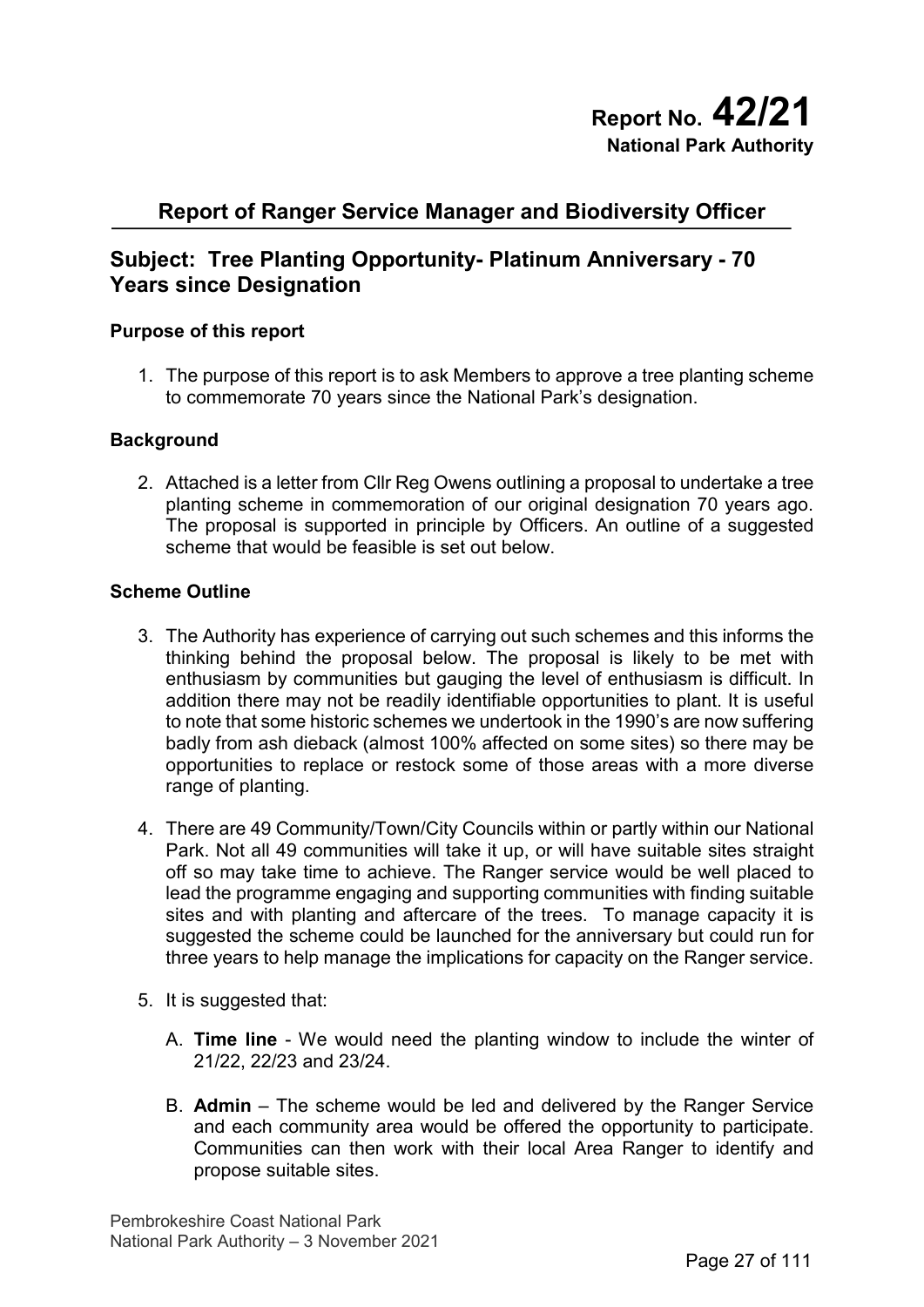C. **Funding** – No funding is currently identified. To provide each of the 49 community councils with 70 whips (one year old single stem saplings) and guards/stakes for every community would require approximately £12,000 over three years. Some trees such as fruit trees or half standards might be desirable and would be more expensive than whips. There are some funding sources which may be suitable, such as Welsh Government's Local Places for Nature project or the Pembrokeshire Coast National Park Trust's 'Wild About Woodlands' campaign.

## **Risk considerations**

6. The risks for this project are primarily around judging the rate of take up. This issue could be managed by inviting communities to participate in a phased way so that demand can be managed by current staff resourcing spread across three years.

### **Financial considerations**

7. Additional Funding is required. The scheme as described will not create any additional long term financial obligations.

### **Welsh Language considerations**

8. The publicity material will be prepared in accordance with the Welsh Language (Wales) Measure 2011 and the Welsh Language Standards Regulations (No.1) 2015.

### **Recommendations: Members are asked to:**

### **Agree the proposed tree planting scheme as set out in the report above.**

### **Background documents**

*(For further information please contact Sarah Mellor, Biodiversity Officer extension 4829 or Libby Taylor Ranger Service Manager extension 4857)*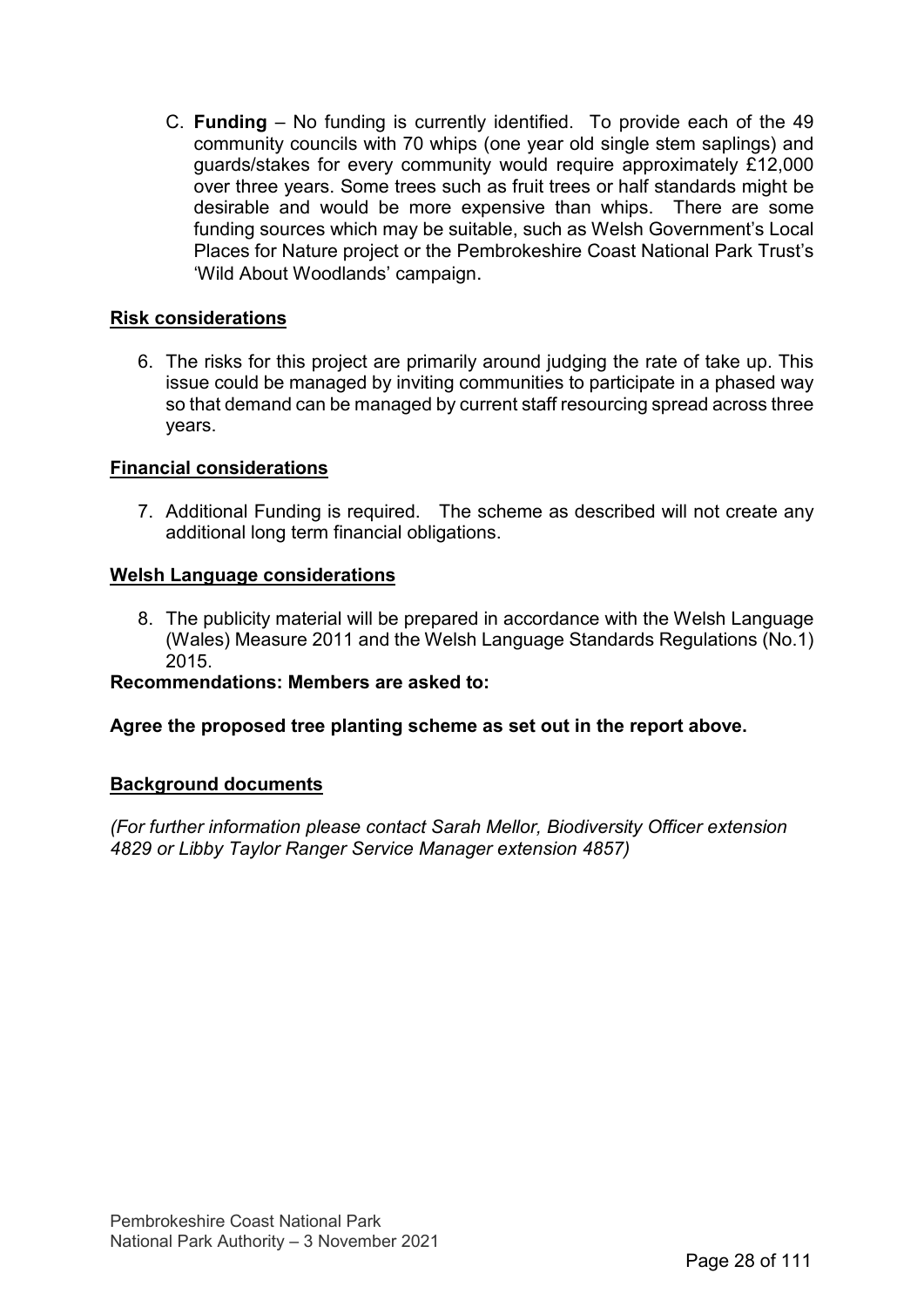**Herbrandston** 

13th September 2021

## Dear Tegryn & Members of P.C.N.P

In 1952 the Pembrokeshire Coast (including the Preseli Hills and Upper Daugleddau) were considered to be so special as to be designated as a National Park. Thus in common with Her Majesty the Queen 2022 will be an opportunity to mark our Platinum Anniversary, 70 years.

I believe this is an opportunity for celebration which could involve all of our communities and link to our statutory purposes to conserve and promote enjoyment of the Park.

To this end I hope Members will agree that we should explore the possibility of developing a tree planting scheme to plant 70 trees in each Park Community during the Winter 2021/2022 the planting could continue during the Winter of 2022.

In planning for this 70/70 tree planting we will need to consult fully with Community Councils and seek their advice and help. It would also be an opportunity to involve schools and our youth members in tree planting thereby providing a spin-off in relation to conservation education and objectives which are already of great interest to the younger generation. Thus we as National Park Members and Officers will demonstrate to our younger stakeholders that we are merely the National Parks current Guardians and that they are the Trustees of the Park for future generations.

To embark on a 70/70 tree planting is appropriate for two reasons –

Firstly the Botanic Gardens Conservation Report published recently and reported widely in the Press and social media stated that "40% of tree species in the UK are at risk of extinction". The report went on to say "trees are fundamental to all life on earth" and tree conservation matters-trees are the backbone of the natural ecosystem they store 50% of the Worlds terrestrial carbon" (BGC global tree portal provides useful information and advice)

Secondly the COP 26 Conference in Glasgow in November 2021 will be the 26<sup>th</sup> such gathering with around 30,000 people to attend from around the world. It will be the biggest international Summit the UK has ever hosted COP means "Conference of Parties on Climate Change". Our 70/70 tree planting programme will dovetail with the COP 26 focus on climate change.

The Welsh National Parks and the wider UK National Park family as a component of local, regional and national government might already be accredited to attend COP 26 we would need to clarify this and the National Parks should seek to use COP 26 platform to learn from the experience of others and demonstrate how we might assist in the decarbonizing programme. In so doing we would be acting in concert with Welsh farming in that NFU Cymru have set the ambitious goal of reaching Net Zero Gas Emissions for Agriculture by 2040.

The UK government may well be amenable to NP presence at COP 26 because they appear to be committed to a widening role for National Parks in that media reports